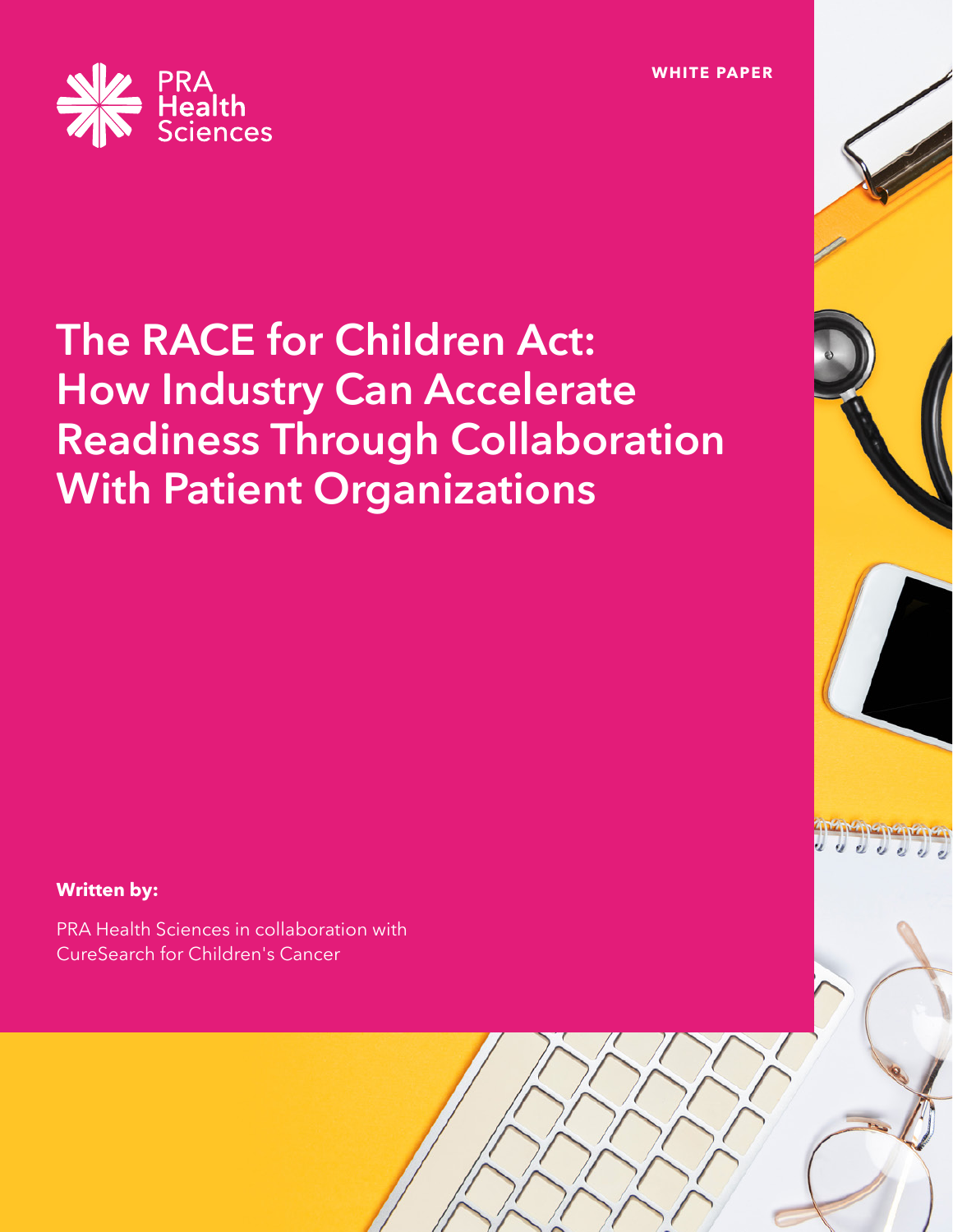# **Acknowledgments**

This paper would not have been possible without the incredibly generous contributions of time and expertise from a number of dedicated and passionate individuals. The weekly discussions, professional and otherwise, with Dr. Barrett and Ms. Wright from CureSearch for Children's Cancer added a perspective and focus that contributed to robust and relevant insights that further emphasized the synergy that comes from collaboration. We wish to express our deepest gratitude for the time, expertise and inspiration from all of our contributors, as each took significant time from their busy schedules to help shape this white paper.

This white paper is written for and dedicated to those individuals in industry who will champion the vision of the RACE for Children Act. We hope this white paper serves to inform and embolden you on the road ahead.

### **Authors:**

#### **Jacqueline Whiteway, PhD**

Senior Pediatric Strategy Liaison Center for Pediatric Clinical Development PRA Health Sciences

**Kendall Davis, MPH** Manager of Patient Advocacy & Engagement PRA Health Sciences

### **Contributors (listed in alphabetical order):**

#### **Anjali Sharma, MD**

Early Clinical Development and Pediatric Oncology Development Lead Hematology-Oncology , Amgen

#### **Asher Marks, MD**

Assistant Professor of Pediatrics, Hematology / Oncology Director, Pediatric Neuro-Oncology Yale University School of Medicine

#### **Cynthia Campbell**

Program Director, Weill Cornell Medicine, Children's Brain Tumor Project CoFounder, Ty Louis Campbell Foundation **Laura Iliescu**  Manager of Patient Advocacy & Engagement PRA Health Sciences

**Missy Hansen MSN, APRN, CNP-Pediatrics** Pediatric Strategy Liaison Center for Pediatric Clinical Development PRA Health Sciences

**Caitlyn Barrett, PhD**

National Director, Research and Programs CureSearch for Children's Cancer

**Kelli Wright** National Director, Strategic Initiatives CureSearch for Children's Cancer

### **Vickie Buenger, PhD**

President

Coalition Against Childhood Cancer (CAC2) Clinical Professor, Mays School of Business, Executive Committee Professional Program in BioTechnology, Texas A&M University

**George Dahlman** Chief Executive Officer Children's Cancer Cause

#### **Keith Desserich**

Chairman/Co-Founder, The Cure Starts Now Foundation and the DIPG/DMG Collaborative President, Pediatric Brain Tumor Consortium Foundation

#### **Ranjit Bindra, MD, PhDs**

Professor of Therapeutic Radiology Associate Professor, Department of Pathology Yale University School of Medicine



#### **About CureSearch for Children's Cancer**

For more than 30 years, CureSearch has been a driving force in pediatric cancer research. Recognizing a broken system, growing obstacles, and unmet needs in drug development, we've launched an innovative and unique strategy to addressthe urgent, critical need for new childhood cancer treatments.

With the expert leadership of the CureSearch Scientific and Industry Advisory Councils, we fund research that's on the path to quickly becoming a drug accessible to the children who so desperately need new treatment options, and provides innovative platforms that allow stakeholders to work smarter, faster and more collaboratively.

We know that smarter research funding is just one part of the solution, and that long-term solutions will require a seismic shift to the existing pediatric drug development process and landscape. This change will require strategic collaboration among all players in the pediatric cancer ecosystem, including science, academia, regulatory, funding, patients and industry leaders.

Together, we're changing the drug development landscape from within and accelerating the pace of therapy development for children with cancer.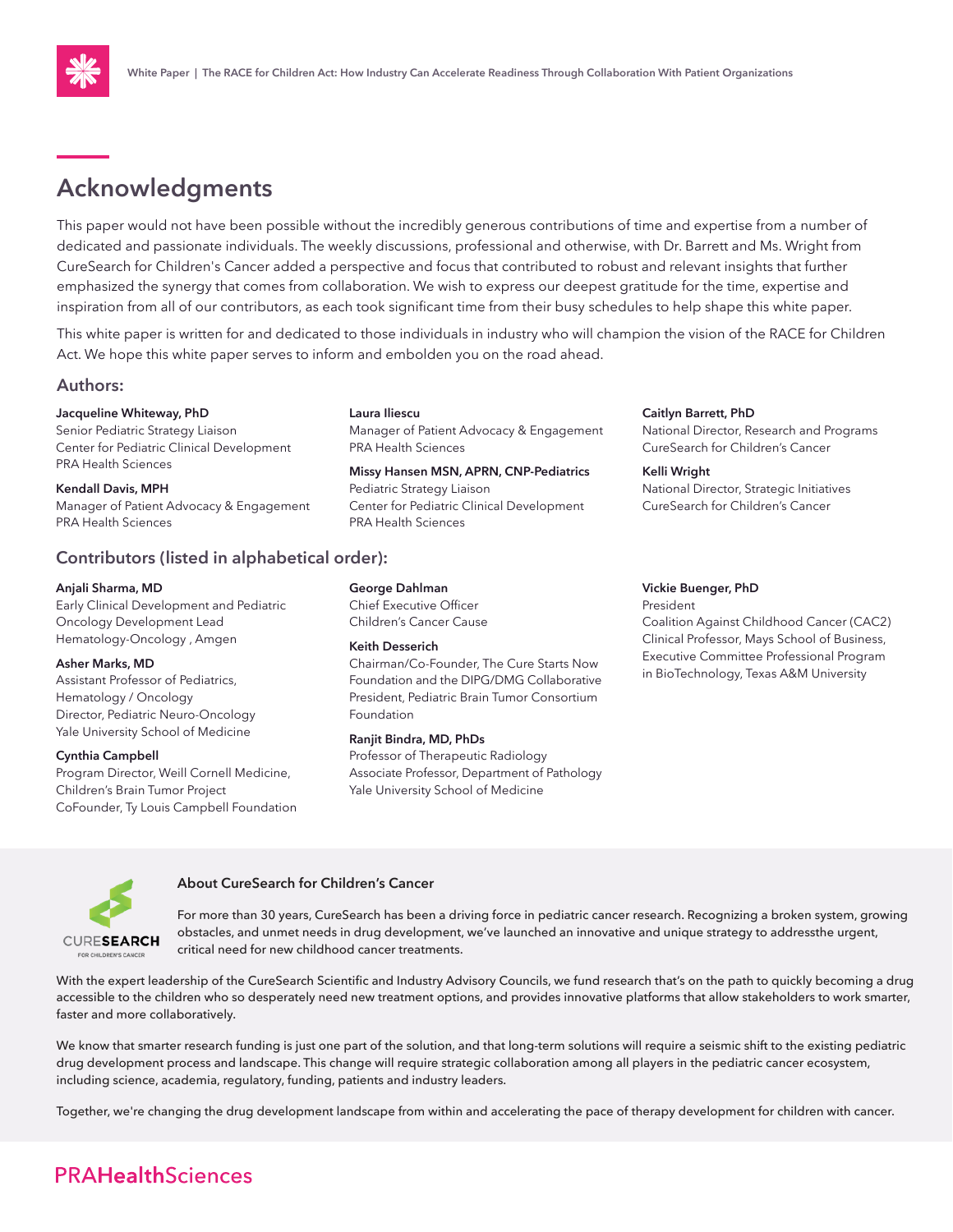

## **Introduction**

As of August 18, 2020, pharmaceutical and biotechnology companies with oncology pipelines must navigate the implications of Title V of the FDA Reauthorization Act (FDARA), commonly known as the Research to Accelerate Cures and Equity For Children Act (RACE Act). These implications affect oncology clinical development, the most salient of which will be undertaking oncology studies in pediatric patients. The RACE Act requires that studies and investigations involving products that treat adult cancer must also assess the use of those products in children.

Companies will encounter a landscape that is completely different from the adult oncology environment they already know. The pediatric ecosystem is characterized by stakeholders with unfamiliar risk-reward profiles, deeply connected through networks and partnerships that have only recently included industry. For many companies, the barriers to navigating this shift will be high. Lack of expertise in pediatric clinical development and pediatric oncology within industry will amplify these barriers. Navigating all of this will take nothing short of organizational change within many companies.

However, the pediatric oncology landscape is defined by significant constraints against which remarkable progress has been made through effective collaboration. Identifying and partnering with key stakeholders, namely patient organizations and academia, will enable companies to efficiently overcome key barriers. Those companies that are able to do so with agility will have the advantage as the competitive landscape in pediatric cancer is not yet written and vast opportunities exist.

In light of the RACE Act, patient advocacy organizations have a huge role in providing knowledge and experience as pharmaceutical companies develop pediatric clinical trials. This white paper is based on a series of interviews with stakeholders from some of the leading pediatric cancer patient organizations, academia and industry. The intent is to inform and provide a high-level orientation around the key barriers to readiness and critical success factors for companies navigating the pediatric oncology space in the wake of the RACE Act. The primary focus of this white paper is on how collaboration with patient organizations will be critical to overcoming the obstacles most companies will encounter.

Three of the case studies presented serve to illustrate how collaboration with patient organizations is tackling many barriers that industry will confront across a range of settings in pediatric cancer research. An overview of the pediatric patient advocacy landscape is also included — this serves as a high-level orientation around its unique dynamic that differs from and contrasts with adult cancer advocacy.

Together, the elements of this white paper aim to support collaboration between industry and patient organizations as a valuable strategy to ensuring readiness for the RACE Act.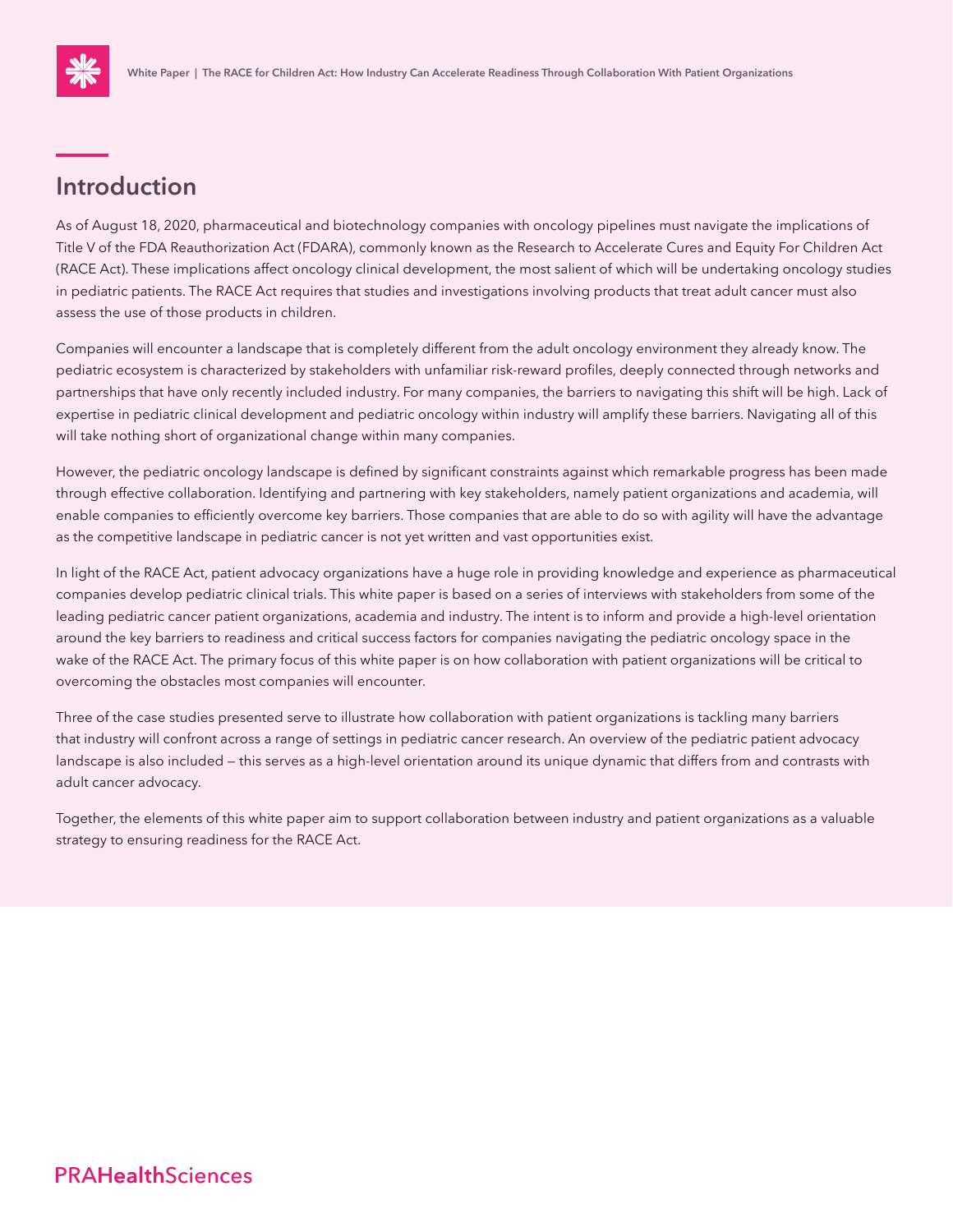

# **RACE Act Readiness: Critical Factors of Success**

Many pharmaceutical and biotech companies with oncology pipelines must undertake organizational readiness efforts to navigate the shift in the oncology development landscape catalyzed by the RACE Act.

Interviews conducted in the development of this whitepaper identified the following five critical success factors as most salient in the initial stages of company readiness efforts. These critical success factors also broadly outline a roadmap for organizational readiness.

| <b>Critical Factors of Success</b>                                                                                     |                                                                                                                                                                                                                                                                                                                                                                                                                                                                                                                                                                                                                                                                                                                                                                                                                                                                                                                                                                     |
|------------------------------------------------------------------------------------------------------------------------|---------------------------------------------------------------------------------------------------------------------------------------------------------------------------------------------------------------------------------------------------------------------------------------------------------------------------------------------------------------------------------------------------------------------------------------------------------------------------------------------------------------------------------------------------------------------------------------------------------------------------------------------------------------------------------------------------------------------------------------------------------------------------------------------------------------------------------------------------------------------------------------------------------------------------------------------------------------------|
| Identifying an Internal<br>Champion                                                                                    | A key theme that emerged in discussing successful initiatives with contributors to this whitepaper is the essential<br>role of an internal champion. Identifying or recruiting an internal champion to drive the development of readiness<br>for the RACE Act or to champion a pediatric clinical program will be a pragmatic first step for many organizations.<br>Having an internal champion(s) driven by conviction and vision will be a key factor of successfully navigating<br>organizational change required.                                                                                                                                                                                                                                                                                                                                                                                                                                               |
| <b>Building a Pediatric/</b><br><b>Pediatric Oncology Clinical</b><br><b>Development Team</b>                          | Create an internal team that is focused on driving forward the pediatric oncology agenda within the context of<br>the company's competing priorities, then cultivate their expertise. Over time this will enable team members to<br>become subject matter experts for internal teams, working to pull through insights to shape processes, functions,<br>and practices to support and lay the groundwork for the establishment of pediatric oncology function within<br>the company.                                                                                                                                                                                                                                                                                                                                                                                                                                                                                |
| <b>Developing Frameworks</b><br>for Effective Collaboration<br>with Pediatric Oncology<br><b>Patient Organizations</b> | Patient organizations are a key driver of pediatric cancer research and have enormous value to offer for companies,<br>particularly in developing pediatric cancer expertise, advancing positive relationships with academia, and<br>identifying and accessing key research resources such as registries and biobanks. Companies will find they need<br>to invest time to understand the unique dynamic of the pediatric cancer advocacy landscape, which is vastly<br>different from that of adult cancer patient advocacy, and to create tailored engagement strategies.                                                                                                                                                                                                                                                                                                                                                                                          |
| <b>Developing Frameworks</b><br>for Effective Collaboration<br><b>With Academia</b>                                    | Pediatric cancers have fewer key opinion leaders (KOLs) with existing relationships and experience engaging<br>with industry than adult cancers. However, companies will require their expertise to guide development. Unlike<br>adult oncology trials where it may be feasible to accrue many patients from a single institution, pediatric oncology<br>requires coordinated efforts of many institutions. Collaborations with relevant pediatric cancer consortia such as<br>the Children's Oncology Group (COG) including the COG Pediatric Early Phase Clinical Trial Network (PEP-CTN),<br>The Collaborative Network for Neuro-Oncology Clinical Trials (CONNECT Consortium), Pediatric Brain Tumor<br>Consortium (PBTC), Pacific Pediatric Neuro-Oncology Consortium (PNOC), Pediatric Oncology Experimental<br>Therapeutics Investigators' Consortium (POETIC), and New Approaches to Neuroblastoma Therapy (NANT) will<br>be vital to clinical development. |
| <b>Defining Pediatric Clinical</b><br><b>Strategies Centered</b><br><b>Around Flexibility</b><br>and Innovation        | The constraints imposed by the low number of pediatric patients, the unique context of pediatric clinical research,<br>and the reality of low levels of pediatric oncology expertise in industry will require companies to approach clinical<br>programs with a high degree of flexibility and tailored approach to risk. Examples include master trial designs,<br>defining adolescent and young adult (AYA) target trial populations and focusing efforts on last-patient-in rather<br>than focusing on first-patient-in.                                                                                                                                                                                                                                                                                                                                                                                                                                         |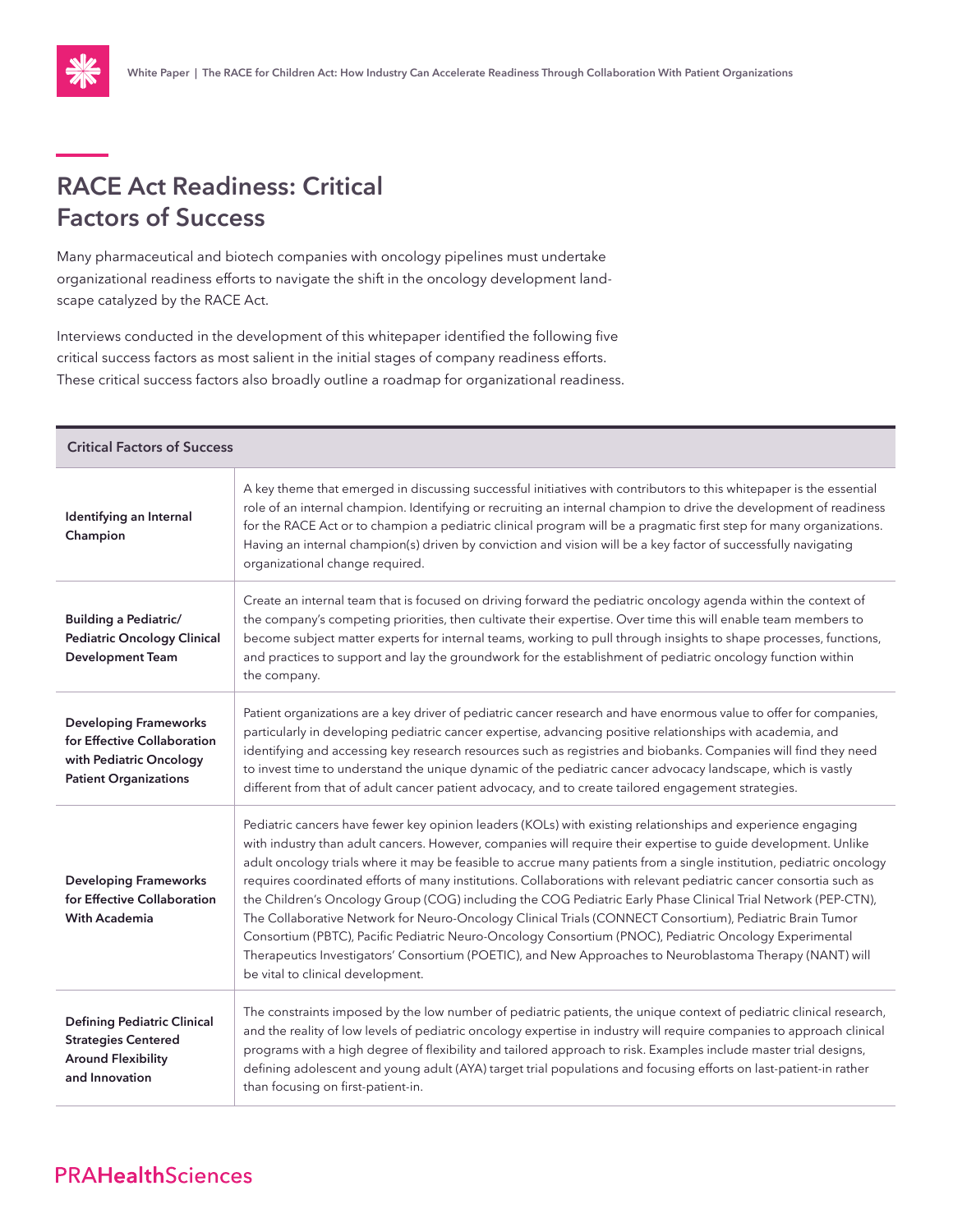

# **Three Key Barriers: How Collaboration With Patient Organizations Can Support Readiness**

Companies will encounter both internal and external barriers in navigating the RACE Act and thriving in the pediatric oncology space.

Among these, three significant barriers will be encountered by pharmaceutical and biotech companies to varying degrees. These include a lack of in-house expertise in pediatric oncology, a lack of established relationships with pediatric oncology academia, and a highly limited pediatric oncology patient pool to support clinical research.

Collaboration with key Patient Advocacy Organizations (PAOs) can help companies to address and overcome these three barriers.

### **1. Lack of expertise in pediatric oncology**

Clinical research in children is vastly different from research in adults, both from a patient pathway perspective and from a trial design perspective. Developing viable pediatric endpoints, pediatric formulations and creating feasible initial Pediatric Study Plans (iPSPs) and pediatric clinical protocols require highly specialized expertise. Companies with a strong understanding of and key opinion leader (KOL) networks in adult oncology will find that they do not translate easily to the pediatric space. With few companies having experience in pediatric oncology, most will confront a lack of internal expertise as a key barrier to readiness for the RACE Act and to laying out a roadmap for success.

### **Critical Success Factors:**

- Identifying an Internal Champion
- Building a Pediatric or Pediatric Oncology Clinical Development team

### **How collaboration with PAOs can help to address this barrier:**

- Participation in industry councils and other collaborative forums established by pediatric cancer PAOs can provide companies with a forum for learning, networking and cultivating collaborative relationships in the pediatric oncology space.
- Key PAOs are anticipating the need for industry to connect to expertise and are already developing educational opportunities such as summits and symposia. Attendance at these events can provide a valuable opportunity for companies to orient themselves around the pediatric oncology landscape.
- Directly engaging with key PAOs, for example conducting pediatric oncology drug development gap analyses through ad-hoc educational or consulting remits, is another way that companies can build expertise. It is important to note, however, that supportive engagement of this nature requires companies to undertake meaningful relationship-building efforts with PAOs.

### **2. Lack of relationships between industry and pediatric oncology Academia**

Companies will need to address internal gaps in expertise by connecting early with external KOLs to support RACE Act readiness. Engagement with pediatric oncology research consortia will be crucial for developing pediatric clinical strategy. The absence of established relationships and trust between industry and academia in the pediatric space will be an important key barrier. Identifying ways to network, connect and build relationships with academia will be imperative.

### **Critical Success Factors:**

- Developing Frameworks For Effective Collaboration with Academia
- Developing Frameworks For Effective Collaboration with Pediatric Cancer PAOs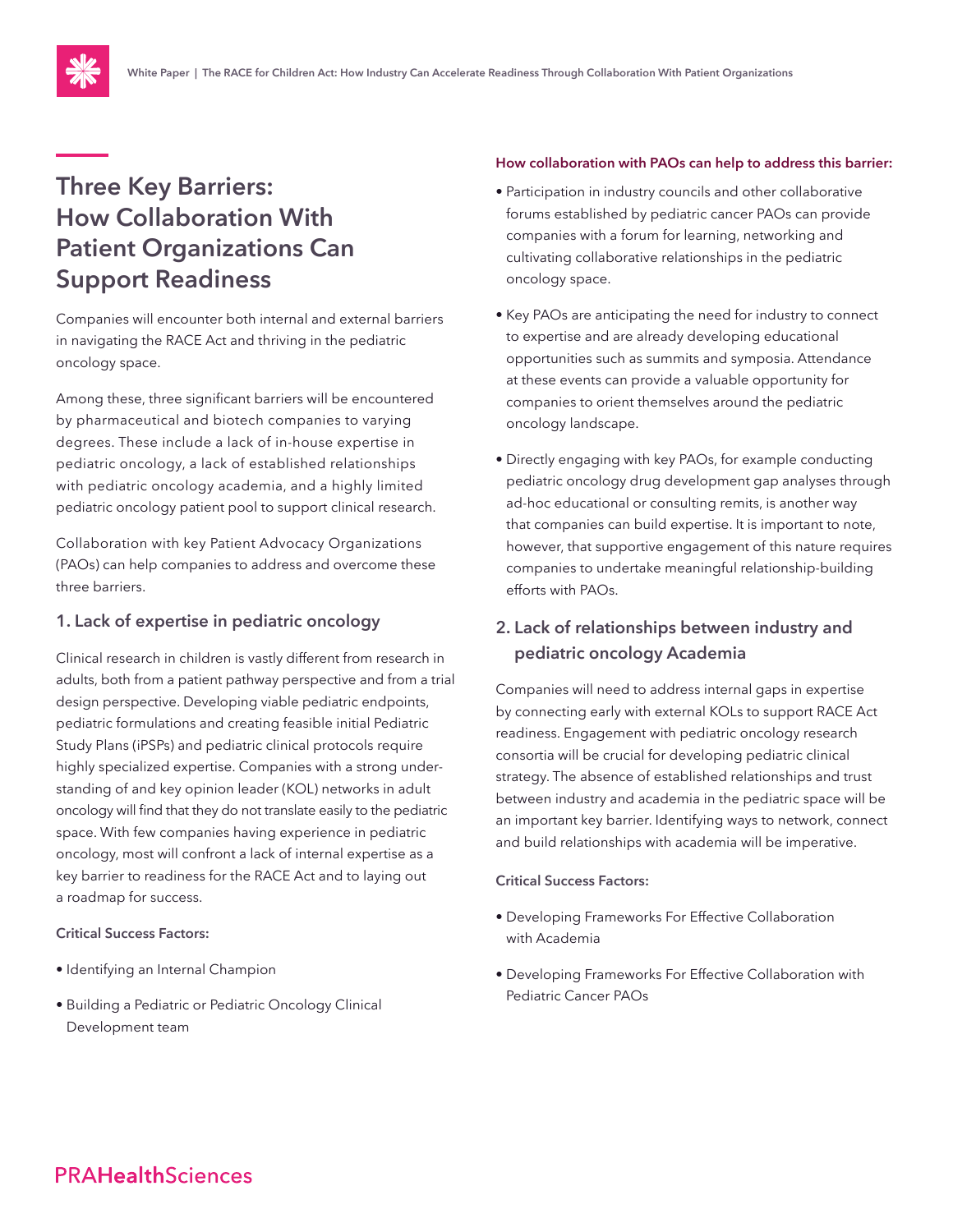

#### **How collaboration with PAOs can help to address this barrier:**

- PAOs are uniquely positioned to help companies to identify and connect to the right experts, institutions and consortia in pediatric oncology, by virtue of their close collaborative relationships and key role as funders of academic-led pediatric cancer research.
- PAOs can also play a role in tackling the lack of trust in industry among academia in the pediatric oncology space, facilitating networking and the development of trustbased collaboration.

### **3. Highly limited pediatric oncology patient pool to support clinical research**

Childhood cancers are rare conditions, accounting for just 1% of overall cancer diagnoses. In the United States, the incidence of many of the leading childhood and adolescence cancers is numbered in hundreds of new cases per year<sup>1</sup>. This fundamental constraint poses a significant barrier for pediatric cancer research at every level. Bench researchers, clinicians and patient organizations respond to this barrier through the pursuit of closer collaboration in a multitude of ways. Companies will encounter barriers to trial recruitment that will make collaborative innovation, in true partnership with researchers and PAOs, the only path to success.

#### **Critical Success Factors:**

- Developing Frameworks For Effective Collaboration with Pediatric Cancer PAOs
- Developing Frameworks For Effective Collaboration with Academia

#### **How collaboration with PAOs can help to address this barrier:**

• Engaging with PAOs in the protocol development process can help to ensure that studies are designed with feasibility for patients and families as a forefront consideration. This can help mitigate risk to overall study feasibility and timelines that may ultimately impact both pediatric and adult clinical programs, as an agreed iPSP is required prior to NDA submission.

- PAOs are well positioned to help companies deliver awareness and education about clinical trial options to patient communities through trusted channels. PAOs may also be able to provide guidance on how messaging can be tailored to the unique context of specific pediatric cancer patient communities.
- There are multiple ways in which collaboration with PAOs can support study recruitment, for instance by connecting sponsors to consortia and key patient registries and by collaborating on study awareness and education initiatives. In seeking support for study recruitment, companies should be prepared to cultivate relationships and trust over time with PAOs by partnering from the earliest stages of clinical development.

#### **Other Barriers**

In addition to the three key barriers outlined above, industry will encounter a number of other barriers in navigating the pediatric oncology landscape. These include the need for pre-competitive collaboration among competitors, navigating priority target lists and imperfect alignment between the US and European regulators, however it must be noted that efforts towards convergence are underway — the ACCELERATE Platform and the Innovative Therapies for Children with Cancer Pediatric Preclinical Proof-of-concept Platform (ITCC-P4) are examples of this. Identifying and accessing data to support benchmarking and other research resources is another important barrier to navigate.

<sup>1</sup> Cancer in North America: 2011-2015 (2018) Volume One: Combined Cancer Incidence for the United States, Canada and North America. NAACCR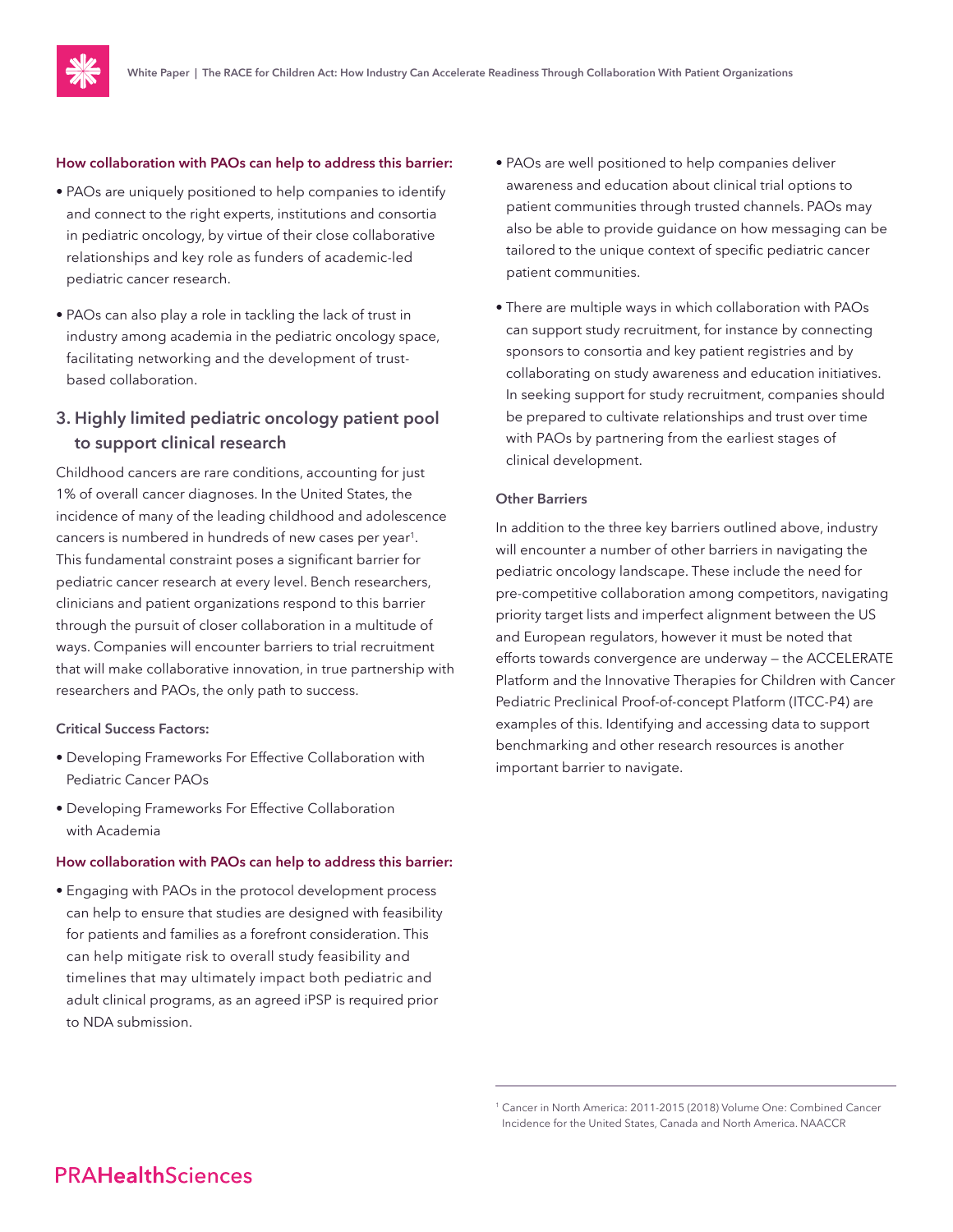

### **Amgen's Roadmap for Readiness**

Amgen has lead Pediatric trials in the Oncology space for several years (Neulasta, Xgeva) but the opportunistic approval of BLINCYTO<sup>®</sup> in two pediatric cancer indications created a greater consciousness of the pediatric oncology space. With the passing of the RACE Act in 2017, Dr. Anjali Sharma, Early Clinical Development and Pediatric Oncology Development Lead for Hematology-Oncology at Amgen, whose career experience included 10 years of clinical practice as a pediatric oncologist, understood change was coming.

In 2017, Dr. Sharma engaged with Amgen's leadership about the implications of the RACE Act and the need for organizational readiness to navigate its far–reaching impacts. Leadership empowered her in championing readiness and enabled her to establish a pediatric oncology working group at Amgen. The group was tasked with connecting to specialist expertise, conducting gap analyses and developing a framework for systematically integrating pediatric oncology into Amgen's clinical program development process.

Three years later, Dr. Sharma highlights that this approach has led to important wins at Amgen. Identifying molecules that may be used in pediatric indications is now systematically done at the very start of Amgen's clinical development process. The legislation helped to establish an infrastructure that not only supported oncology, but all therapeutic areas. The Pediatrics Working Group has established themselves as subject matter experts (SMEs) and clinical teams increasingly seek their expertise. "We've made a great deal of progress shifting the mindset away from 'why should we study this?' to a recognition of the importance of in-depth exploration to ensure potentially beneficial therapies are studied." Clinical teams now ensure that the data does not support the study before deciding not to explore the relevance of the therapy in pediatrics. Reflecting on the days when this could simply be a cursory exercise, Dr. Sharma unequivocally states "that time is over."

Developing mechanisms to connect to expertise through pediatric oncology KOLs and patient organizations is ongoing. Currently Amgen is working to establish a Patient Advocacy Framework adapted to the pediatric oncology space, alongside its robust adult cancer advocacy strategy. Amgen has been represented on CureSearch's Industry Advisory Council since August 2016. Dr. Sharma also engages with regulators, consortia, patient advocacy and industry stakeholders through her involvement in the ACCELERATE Platform.

# **Tackling Barriers in Pediatric Cancer Through Collaboration: Three Case Studies**

Here, we present three case studies that exemplify how collaboration with patient organizations is driving progress in pediatric cancer research. From moving a breakthrough discovery from the bench to the clinic in less than 18 months to driving progress in "impossible" pediatric brain cancers to tackling institutional barriers that impede progresspartnership with patient organizations is a universal constant of this space.

In compiling these diverse case studies, a number of salient themes emerged. Among these is the vital role of a "champion" in tackling key barriers. Whether advocating for the provision of product for an innovative pediatric trial, tackling institutional barriers at the most granular levels, or taking on the toughest of cancers with the boldest of research strategies — the role of the "champion" in driving progress was central and universal. Another is the multidimensional nature of barriers encountered in pediatric cancer research by all stakeholders. This is a landscape defined by staggering constraints, against which incredible progress is made through collaboration and transparency.

The aim of these case studies is to inform and embolden industry stakeholders to champion the vision of the RACE Act and the value of partnership.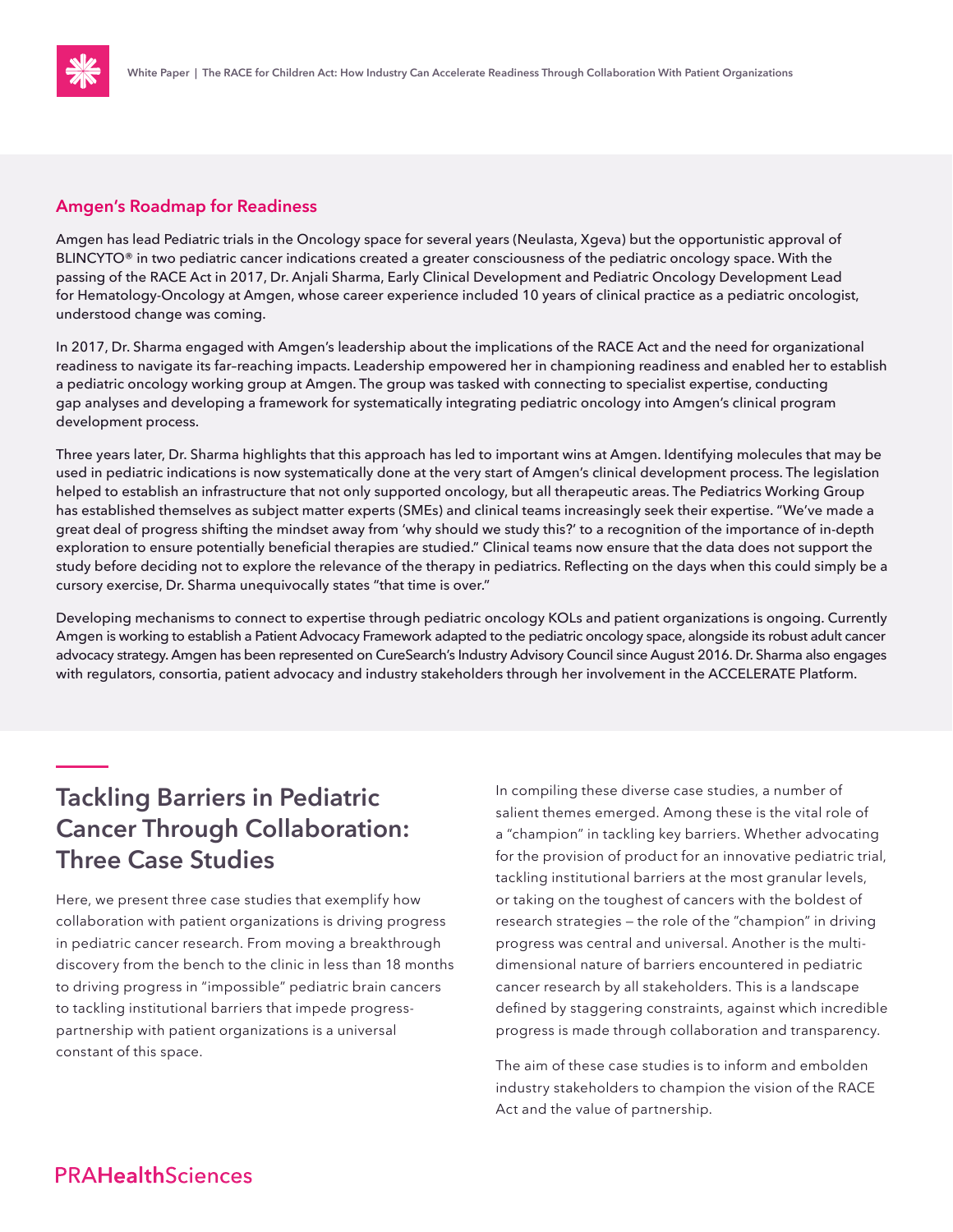

### **From Bench to Clinic in 18 Months: How collaboration enabled Yale teams and BeiGene to get an innovative trial to adolescent-young adult (AYA) patients**

Dr. Ranjit Bindra is a physician-scientist at the Yale School of Medicine and Co-Director of the Yale Brain Tumor Center. In 2015, Dr. Bindra and his team made the startling discovery that IDH1/2-mutant tumors harbor a profound DNA repair defect that renders them sensitive to PARP inhibitors. "That was hard for a lot of people to believe because it was a very unexpected finding, that IDH mutations induce this 'BRCA-ness' state. We hypothesized that IDH-mutant cancers may also be sensitive to PARP inhibitors as hereditary breast cancers are," Dr. Bindra says. He immediately began laying the groundwork for a clinical trial in adults.

Upon the recognition that there is a population of AYA highgrade glioma patients that harbor IDH mutations, Dr. Bindra began to work with Dr. Asher Marks, Medical Director of the Pediatric Neuro-Oncology Program at Yale, to ensure that patients under the age of 18 could receive this treatment through a clinical trial. "When we initially looked at the pediatric data for 0–18 years, this was a fairly rare mutation that came up in maybe 2% of high-grade gliomas and garnered little interest," explains Dr. Marks. "However, when we parsed the data for patients ages 13–25 years old the frequency started to go up, all of sudden we were seeing it in 30% of cases."

While the path for an adult trial was well-defined and the team could advance rapidly, the prospects for a pediatric trial were not. This required the Yale team's industry partner, BeiGene, to agree to take on the risk of providing their PARP inhibitor for a pediatric trial. It required the development of a protocol that would work for an AYA population and stewarding it through the siloed pediatric and adult regulatory and clinical practice mechanisms common within academic institutions. Importantly, it required finding a pediatric cancer clinical trial consortium that would back the concept and securing funding for a trial — both of which can take years but needed to be moved in-step with readiness for the adult clinical program.

Drs. Bindra and Marks were able to move forward with a trial design focused on an AYA population, going from bench to clinic in under 18 months. Dr. Bindra emphasizes that this incredible achievement was made possible through collaboration with three key partners: the Pacific Pediatric Neuro-Oncology Consortium (PNOC), CureSearch and BeiGene.

"PNOC focuses on rapid bench to bedside research and thought this was a great concept, even though it was very much pushing the envelope," notes Dr. Bindra. "Their backing was a tremendous step forward," adds Dr. Marks. "However, they don't offer significant funding. We needed foundation support." Applications for NIH grants came up against the typical barriers encountered when targeting a small group of patients. "We're talking subsets of subsets," Dr. Bindra emphasizes. Funding, as is often the case in pediatric cancer, would need to come from patient organizations.

"We were fortunate that CureSearch had just launched their Catapult Award program," notes Dr. Bindra. The award funds Phase I or Phase II trials that can get high-potential research out of the lab and into the clinic for researchers with industry partners committed to taking these onward to commercialization. "The Catapult mechanism was highly innovative at the time," Dr. Bindra shares, "It enabled researchers to access up to \$2.5M in funding over three years, through a streamlined application process, rather than contending with multiple applications for smaller grants which would have lengthened timelines. We had partnered with BeiGene, who had agreed to provide therapeutic product and we had the support of PNOC which gave CureSearch confidence in its potential. They were able to turn the application around in under a year which allowed the pediatric program to keep pace with adult program development."

Overcoming institutional barriers was a final, but considerable challenge. Targeting a patient population of 13–35 years old required navigating different regulatory mechanisms between the oncology IRB and pediatric IRB and confronting the highly siloed working of adult and pediatric oncology teams. Dr. Marks feels strongly that cutting across these siloes has the potential to enable better science. "By bridging that gap, I think we'd start to see more trials in AYA populations and see those trials aligned with adult trials run in a similar fashion so that we could compare the data and we'd start to see some interesting things as we did when we looked at data for patients ages 13–25," he says.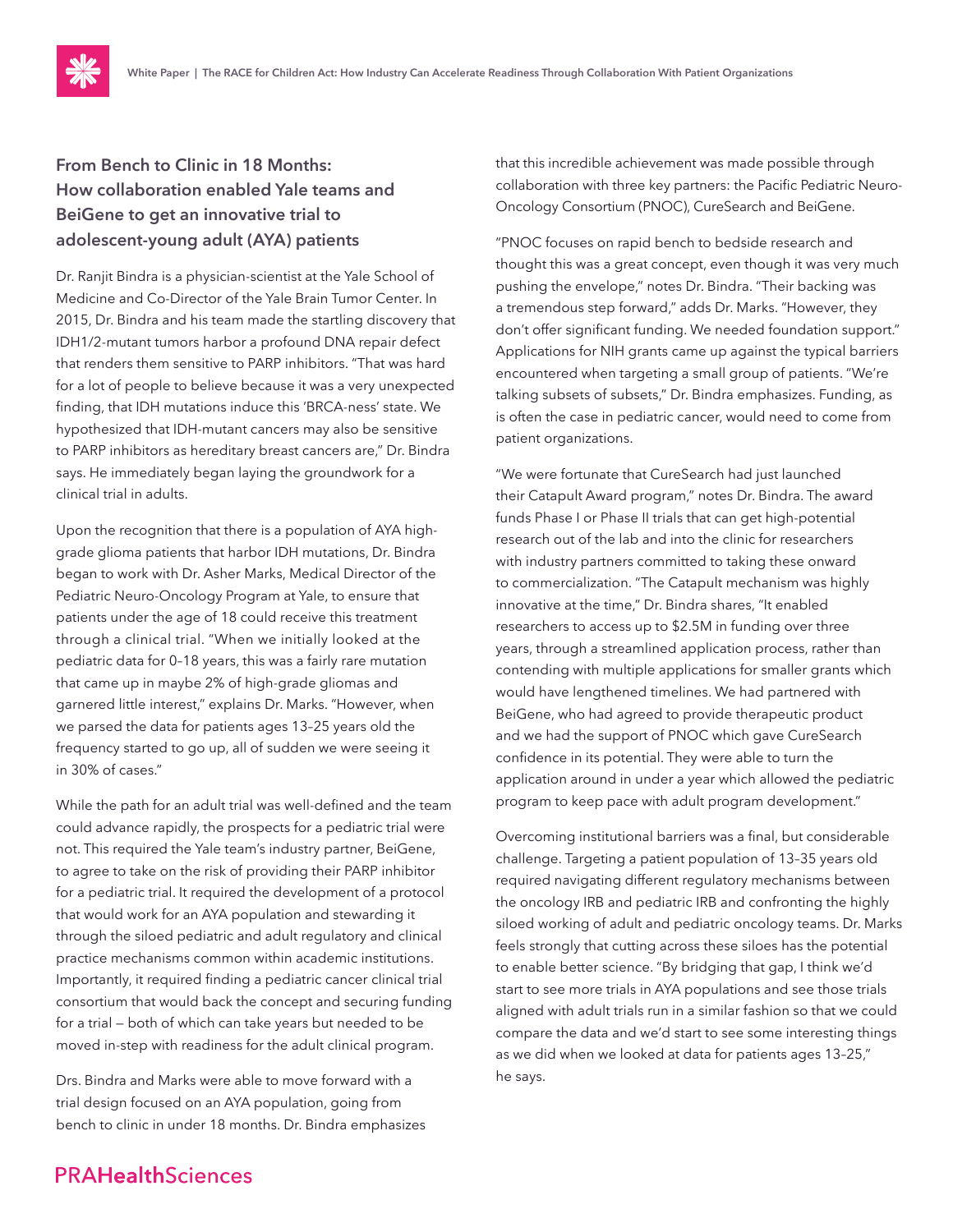Tackling those barriers laid the groundwork for a smoother process for implementing AYA trials and the center now has several adult brain tumor trials open to pediatric populations. "We have now enrolled 3 pediatric patients into another trial that was originally designed for adults only," highlights Dr. Marks. Of the incredible success of taking this innovative therapeutic approach from the bench to the clinic and to pediatric cancer research, Dr. Bindra notes, "It always comes down to being able to find people who are going to be champions and take risks."

### **Where Barriers are Highest: Transforming the pediatric brain cancers research landscape with the boldest of strategies**

Keith Desserich is founder and president of The Cure Starts Now and president of the Pediatric Brain Tumor Consortium Foundation. As a successful entrepreneur, his role in the fight against cancers is one he never imagined taking on until his daughter, Elena Desserich, was diagnosed with a rare, inoperable brain cancer that was ultimately life limiting.

Among cancers that affect children, brain cancers represent an area of extraordinarily high unmet need. They are difficult to remove with surgical methods and resilient to most chemotherapeutic approaches due to the blood brain barrier. In addition, radiation therapy yields largely ephemeral effects. Many brain cancer prognoses are measured in months — these are some of the toughest cancers to fight on the bench and in the clinic. From there the barriers only compound: pediatric brain tumors have extremely low prevalence (ranging from 0.3 to 5.14 cases per 100,000 children depending on region) and carry very high risk of R&D failure. Academia and industry have had little incentive to pursue research which has not advanced in recent decades. Mr. Desserich is aware that the fight against pediatric brain cancer is the toughest of battles, one that requires the boldest of strategies.

"Researchers have told us they've wanted to focus on these 'impossible types of tumors' but felt that it would take using radically different approaches. Nobody was giving them the funding to be able to do that," he emphasizes. As a result, The Cure Starts Now pursues a unique approach to funding research: "We don't direct research funding to those cancers with the greatest number of diagnoses. Instead we direct funds to research in those cancers which scientists believe have the greatest potential to yield breakthrough insights."

**"It always comes down to being able to find people who are going to be champions and take risks."**

This ambitious strategy is rooted in a perspective on the history of breakthroughs in cancer. Advances such as Sydney Farber's development of modern approaches to chemotherapy, came about by focusing on the toughest cancers, not the most common. The Cure Starts Now believes this strategy ultimately has the potential to fundamentally change not only how we treat brain cancers, but other forms of cancer as well, and perhaps one day offer the prospect of a "home run cure."

Guided by this vision, The Cure Starts Now, which was founded 2007 as a grassroots organization for families affected by Diffuse Intrinsic Pontine Glioma (DIPG) and other brain cancers, has grown to 40 chapters globally and established a collaborative network with 27 other international patient organizations focused on pediatric brain cancer. In the past 13 years, the organization has already reshaped the brain cancer research landscape by cultivating the Collaborative Network for Neuro-oncology Clinical Trials (CONNECT) Consortium, establishing the cutting-edge International Diffuse Intrinsic Pontine Glioma (DIPG) Registry, the largest registry available today and funded research in 15 different countries.

The CONNECT Consortium focuses on conducting clinical trial in high-risk pediatric brain tumors. The consortium aims to fill a critical gap in bench to bedside by conducting early stage pilot studies with a focus on nimble, scientifically rational, international trials.

The DIPG Registry works to facilitate sharing of data between experts in real time rather than waiting until publication. Despite the extraordinary imperative for this, Mr. Desserich recalls that "When we started doing it, no one wanted to contribute data." To overcome this barrier, the registry implemented a model of incentives mirroring the ones that enabled the Human Genome Project to overcome these same barriers. Participating sites would receive an increased grant amount to institutions that provided date without any embargoes on the sharing of that data and gaining access to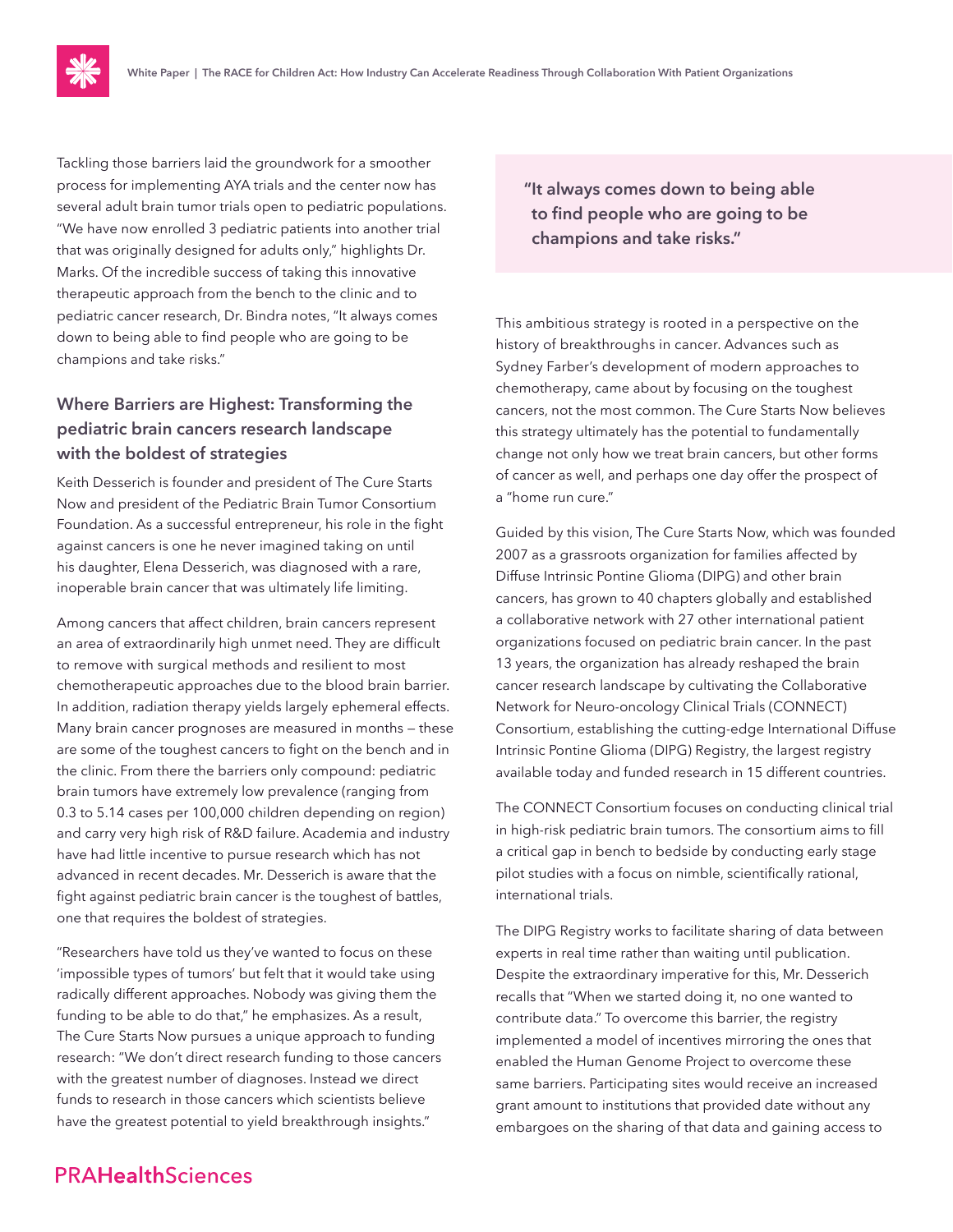data was conditional on contributing data. This quickly took the registry from about 150 patients enrolled to approximately 1,400 patients with 114 contributing hospitals, making it by far the most robust DIPG registry available today. Currently, the registry accepts data from academia not private industry; however considering ways to bring private industry into the fold is currently front of mind.

Reflecting on whether there is reason to believe The Cure Starts Now's vision 13 years onward, he offers, "We can look to very recent findings about the role of histone mutations in childhood brain cancers (specifically H3.1, H3.3 encoding genes as well as in chromatin modifiers ATRX and DAXX). Mutations in histones had never been described in any human disease and we've started to identify that it plays a role in other types of cancers. This has become an area of intense research interest."

Regarding the prospect of the RACE Act enabling progress for pediatric brain cancers, he feels its potential lies in facilitating a different approach to analyzing research data. "If it allows for more trials and allows for examining failures more closely for what they can tell us about how pediatric brain tumors work — that's going to open the doors to a lot of new research and new strategies."

As for the role of industry, Mr. Desserich offers a pragmatic take. "What we as a patient organization can do is offer industry incentives to choose this path (pediatric brain cancers). Those incentives are going to be access to data to help establish benchmarks, particularly for those companies walking into the pediatric space for the first time by virtue of the RACE Act." Another incentive that he sees potential room for is partnerships with patient organizations to share the cost of funding early trials. "Ultimately, the role of a cure isn't something that one organization can do alone. You need collaboration for innovation, funding and information," he says.

Helping to establish connections between industry and academia is another area where he sees a role for patient organizations. "I'm not afraid of private industry. I come from that background as an entrepreneur, but within all of our research channels there is a feeling of distrust there. That's not something that's easy to confront. I do think patient organizations have a role to play in addressing that."

### **Putting the Patient Perspective at the Center of Organizational Change: Weill Cornell Medicine's Unique Approach**

New York's Weill Cornell Medicine (WCM), part of the New York-Presbyterian health system, participates in a collaborative network of institutions (including Columbia University Medical Center and Memorial Sloan Kettering Cancer Center) committed to excellence in pediatric neurosurgery and neuro-oncology. WCM is home to three of the leading pediatric neurosurgeons in the United States, all deeply invested in patient care and cutting-edge bench research. Over the years, there was growing awareness and discussion around the institutional barriers that slowed down scientific efforts in pediatric brain tumor research; lack of alignment between labs, siloed efforts, time constraints, and lack of alignment that would allow for efficient collecting and sharing of information and resources, including tumor tissue and genetic data. Drs. Jeffrey Greenfield and Mark Souweidane launched the Children's Brain Tumor Project in 2012 to create a framework for pushing the science forward, but as the program grew, so did the challenges.

In 2010 Dr. Greenfield met Cindy Campbell, who was facing her young son's cancer diagnosis at the time. For the next two years, Dr. Greenfield treated Ty Louis Campbell, who passed away from his rare and aggressive pediatric brain cancer, while Ms. Campbell grew into a pediatric cancer patient advocate. During Ty's treatment, Ms. Campbell participated in conversations around barriers to research with the WCM neurosurgery team. These informal discussions evolved into a formal "gap analysis", identifying the persistent roadblocks to progress specific to pediatric brain tumor research, and how Weill Cornell and its collaborative network might address them. "There was an awareness that these barriers were granular, institutional and administrative but that they were rate limiting to progress in patient care and research," she notes. "There was also an acknowledgment that systematically addressing these barriers required bandwidth and a unique skillset."

Today, Ms. Campbell is the Program Director at Weill Cornell Medicine Children's Brain Tumor Project and is working to remove these barriers one by one.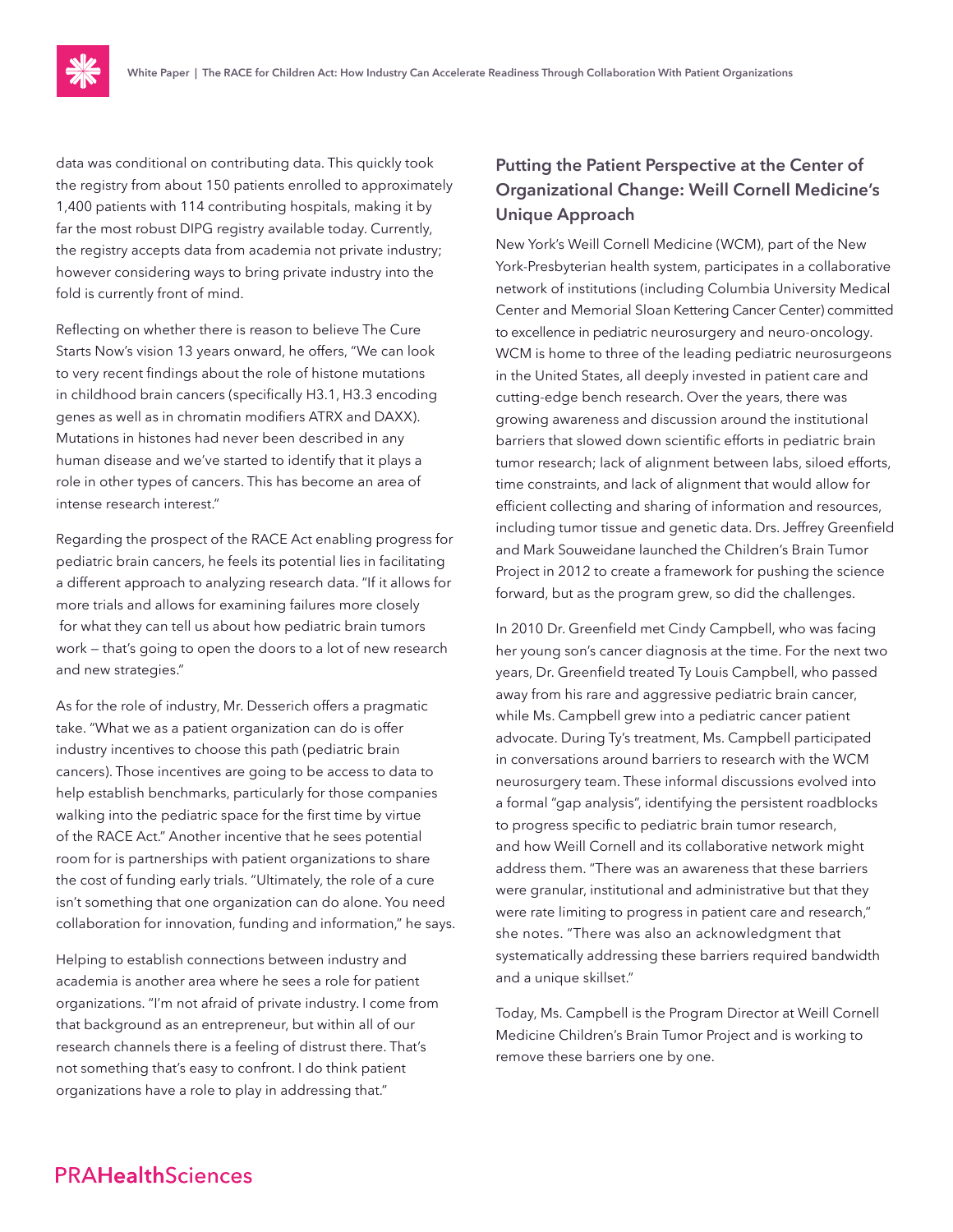"My role is quite novel, and our laboratory network dynamics are very unique," she notes. "We've taken a different approach to collaboration because we're part of a multi-institutional network." Collaboration is the overarching theme of her role as Program Director. Her efforts focus on tackling barriers to efficient collaboration between the research labs within the network, between the labs and funding organizations, and between the network and key initiatives and resources to support research established by patient organizations. Her efforts extend to developing tools to improve dialogue and collaboration with patients and families treated at the center to make conversations about participation in research an ongoing dialogue through the patient journey.

Increasing efficiency between the network's research labs requires a great deal of work toward institutional alignment, efforts that are often highly logistical. "For example, sharing tumor tissue samples between labs, even within our own network, requires highly complex logistics," she notes. Improving the frameworks that enable this through improved communication and project management has been a key focus of Ms. Campbell's remit. Safety requirements of institutional IRBs can sometimes cause research slowdowns and Ms. Campbell works with the investigational teams to resolve those issues. Often, this involves continual follow up to identify the exact nature of the delays and to develop solutions. Slowdowns caused by institutional IRBs has been another key area of focus.

Strengthening collaboration between the labs and the "family organizations" is another key dimension of Ms. Campbell's role. Given that 90% of the funding for the Weill Cornell Medicine lab comes from disease-specific patient organizations, led by families, it was critical to ensure that these relationships could grow. Nurturing the pre-existing "Family Council" as a forum to enable efficient and regular exchange with funding organizations was one of Ms. Campbell's first priorities in her remit. Regular and transparent reporting back to funding organizations through the Council have helped to increase engagement and strengthen these vital relationships. "There are no stronger patient advocates than parents and parent-led organizations," said Ms. Campbell. "Having a research lab that is so highly accountable to — and inspired by — these families, accelerates progress."

Ms. Campbell worked closely with the lab's designated Clinical Trials Manager to help champion WCM's participation in the aforementioned DIPG Registry and its designation as a center of excellence by the Gift from a Child initiative. That initiative, established by the Swifty Foundation, enables post-mortem tissue donations through rapid autopsy. Ms. Campbell also helped maintain WCM's relationship with the Children's Brain Tumor Tissue Consortium, which includes 18 members from across the country and around the world. Stewarding these partnerships through the institution's regulatory mechanisms took concerted efforts for more than a year. Today, the resources that these initiatives provide enhance the network's ability to carry out cutting-edge research and exchanges with the wider scientific community.

"We have the teams in place, the consent framework in place, and this enables the center to ensure that opportunities for tissue donation that are immensely valuable to research are not missed," Ms. Campbell notes. "We designated a tissue navigation team to support the Gift from a Child initiative, and we have a framework for sharing tissue samples and data from biopsy and rapid autopsy through the Children's Brain Tumor Tissue Consortium. All of this collaborative activity requires complex logistical considerations."

Ms. Campbell highlights that continuing to identify and eliminate the barriers to progress is a role that, as a patient advocate, she is well suited for. "Where perhaps others might resign themselves to the status quo, we're not going to just let it go, because as advocates we're here to drive progress in getting treatments to children with cancer," she says.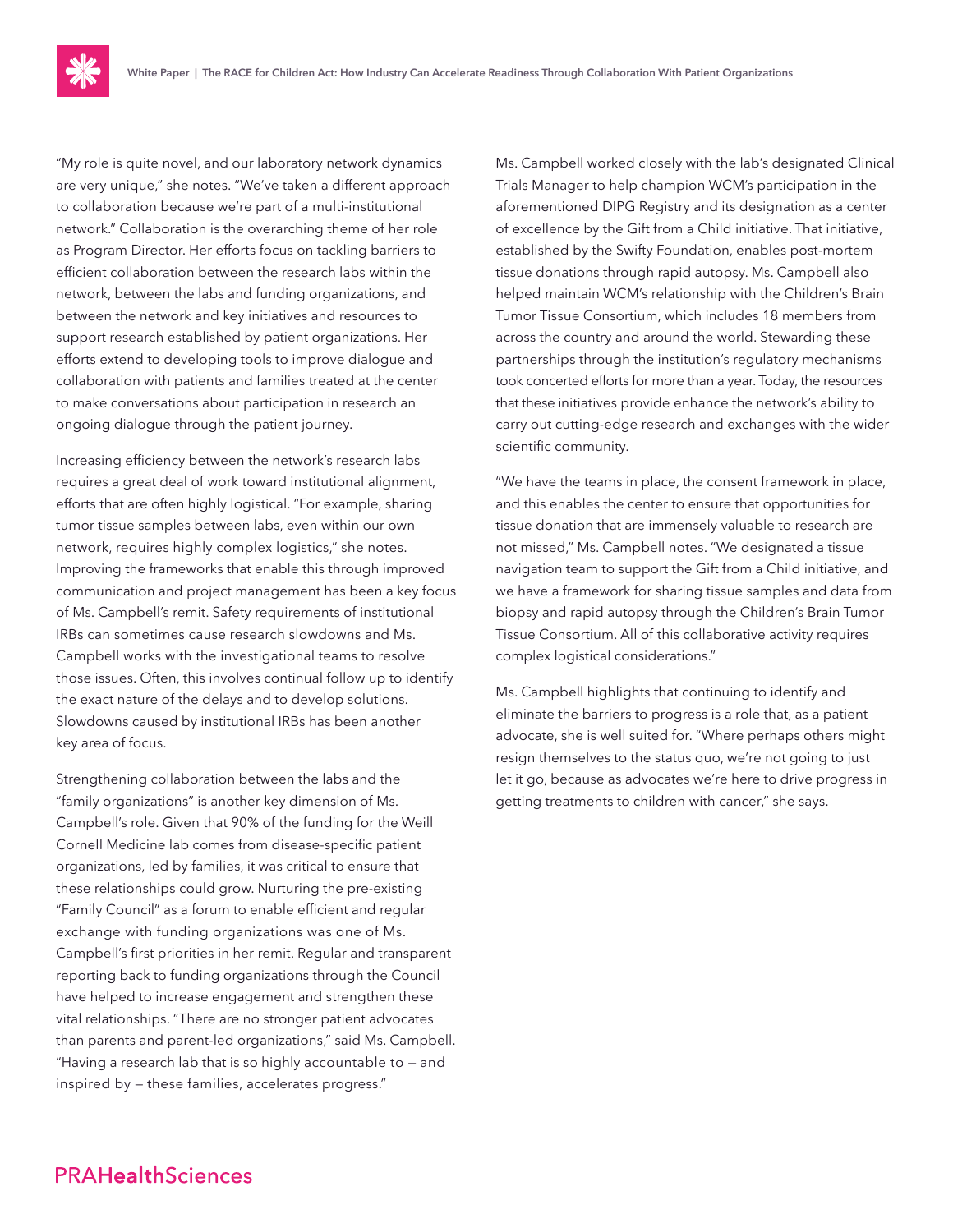

### **The Pediatric Cancer Patient Advocacy Landscape: An Overview**

Pediatric cancer research is driven by patient organizations at all levels of the ecosystem. Partnership with key patient organizations will be beneficial for any company pursuing clinical development in this space.

Broadly, patient organizations may have a remit that spans one or more of the following areas of focus: **patient support, education and information dissemination, research, and political activity.**



### **Patient Support**

**Providing medical and psychosocial support to patients and families.**



### **Inform and educate about risk factors, screening, treatment options, and burden**

**Dissemination**

**Education and Information** 



### **Research**

**of disease.**

**Shaping the research agenda, cultivating research collaborations, oversight of the research process, and funding research.**



#### **Political Activity**

**Shaping the research agenda, oversight of the research process, and funding research.**

The full spectrum of these areas of focus is reflected within the broad range of organizations active pediatric cancer patient advocacy space.

### **A Unique Dynamic**

Dr. Vickie Buenger, President of the Coalition Against Childhood Cancer (CAC2), notes that "companies will find that the pediatric patient advocacy landscape differs substantially from that in adult cancer. With adult cancers, there are often large, national patient organizations in specific cancers that are professionally staffed and have extensive experience engaging with pharma. The pediatric cancer advocacy space is much more fragmented." The dynamic of this space, she highlights, is closer to that of the rare disease advocacy landscape. In the United States there are more than 700 pediatric cancer specific patient organizations<sup>2</sup>.

At the "macro level" of pediatric cancer advocacy, companies will encounter umbrella organizations. These networked organizations are the ideal starting place to find the PAO to fit industry's goals.

At the "micro level" (disease-specific organizations), companies will encounter a kaleidoscope patchwork of small, predominantly family-led organizations focused on funding basic and translational research. Such disease-specific organizations have typically had little opportunity to interact with industry. Dr. Buenger notes that for companies, engaging with this subset of the community can prove challenging — "because of their personal experience through their child's cancer journey, their concerns may prompt them to express different priorities or to speak in unfamiliar terms about their expectations." Bridging the gap with these highly motivated and passionate advocates will require a substantial time investment and tailored strategies. "Companies may find the patient advocacy strategies leveraged in adult cancers do not translate well to the pediatric cancer space without some adjustments" she emphasizes.

In between, there are "pan-cancer" patient organizations, with a strategic focus across all pediatric cancers. These organizations consider the entire pediatric cancer ecosystem as they execute their mission. Many fund and support innovative research, form relationships with multiple stakeholders, and these highly sophisticated organizations have insightful understanding of the drug development process and research ecosystem.

<sup>2</sup> [https://www.guidestar.org](https://www.guidestar.org/). Accessed May 1, 2019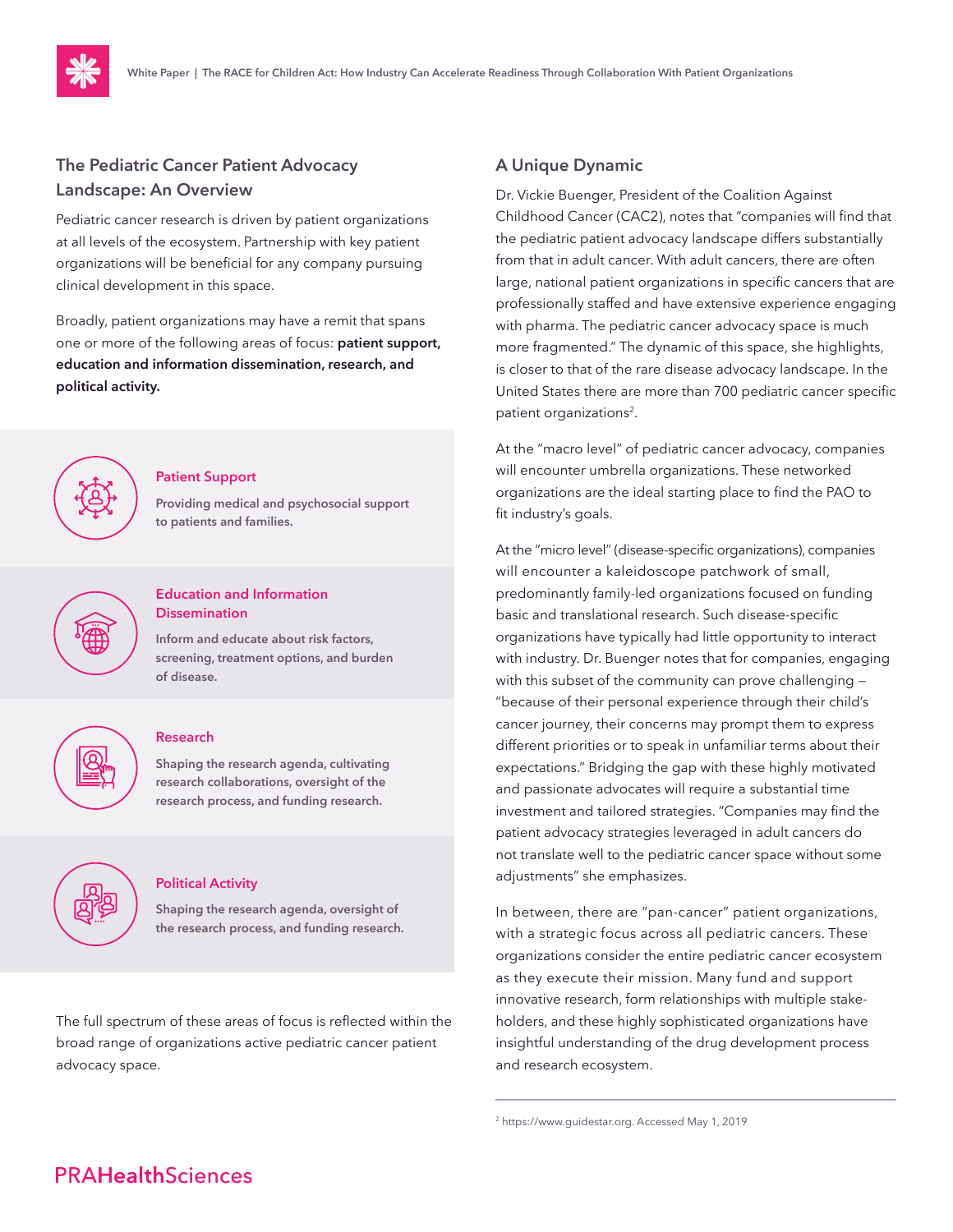



### **Umbrella Organizations Pan-Cancer**

Umbrella organizations work across broad strategies for policy, awareness, research for childhood cancers and to support and create efficiencies for disease specific groups at national level or international level – providing advocacy training, education, and forum for collaborative working. These organizations take a macro view of pediatric cancer research and have a sophisticated understanding of the drug development and clinical research process. They have established frameworks for engaging with industry stakeholders through membership opportunities, educational programs, and interactions at meetings and conferences.

In the US, examples of key umbrella organizations include:

- The Coalition Against Childhood Cancer (CAC2)
- The Alliance for Childhood Cancer (The Alliance)



# **Patient Organizations**

Pan-cancer patient organizations can vary in size, geographic scope, and strategic focus. These organizations typically have a remit that covers multiple or all pediatric cancers. They can vary in degree of experience and openness to engaging with industry, with some having structured processes such as industry councils and others engaging in a more ad-hoc capacity.

In the US, examples of these organizations include:

- CureSearch for Children's Cancer
- St. Baldrick's Foundation
- Alex's Lemonade Stand Foundation
- The Cure Starts Now
- Leukemia & Lymphoma Society



### **Disease Specific Patient Organizations**

In many pediatric cancers, these organizations are often founded and run by families affected by a particular childhood cancer. They are often active at local or state level rather than at a national or international level. Their focus is primarily funding research into their pediatric cancer of interest and can be as limited as funding one specific institution/ laboratory. Many have developed collaborative networks with other patient organizations focused on the same or similar cancers and with umbrella organizations in an effort to coordinate and streamline funding efforts to help speed development.

### **The International Landscape**

A similar landscape characterized by umbrella organizations working in synergy with disease specific patient organizations can be found in Europe. Internationally, Childhood Cancer International (CCI) assembles groups from 88 countries, and within Europe, ACCELERATE, Unite2Cure and Pancare are leading umbrella organizations. Because of the structure of health care, regulations, and charity formation rules, there are fewer European patient advocacy organizations within the landscape.